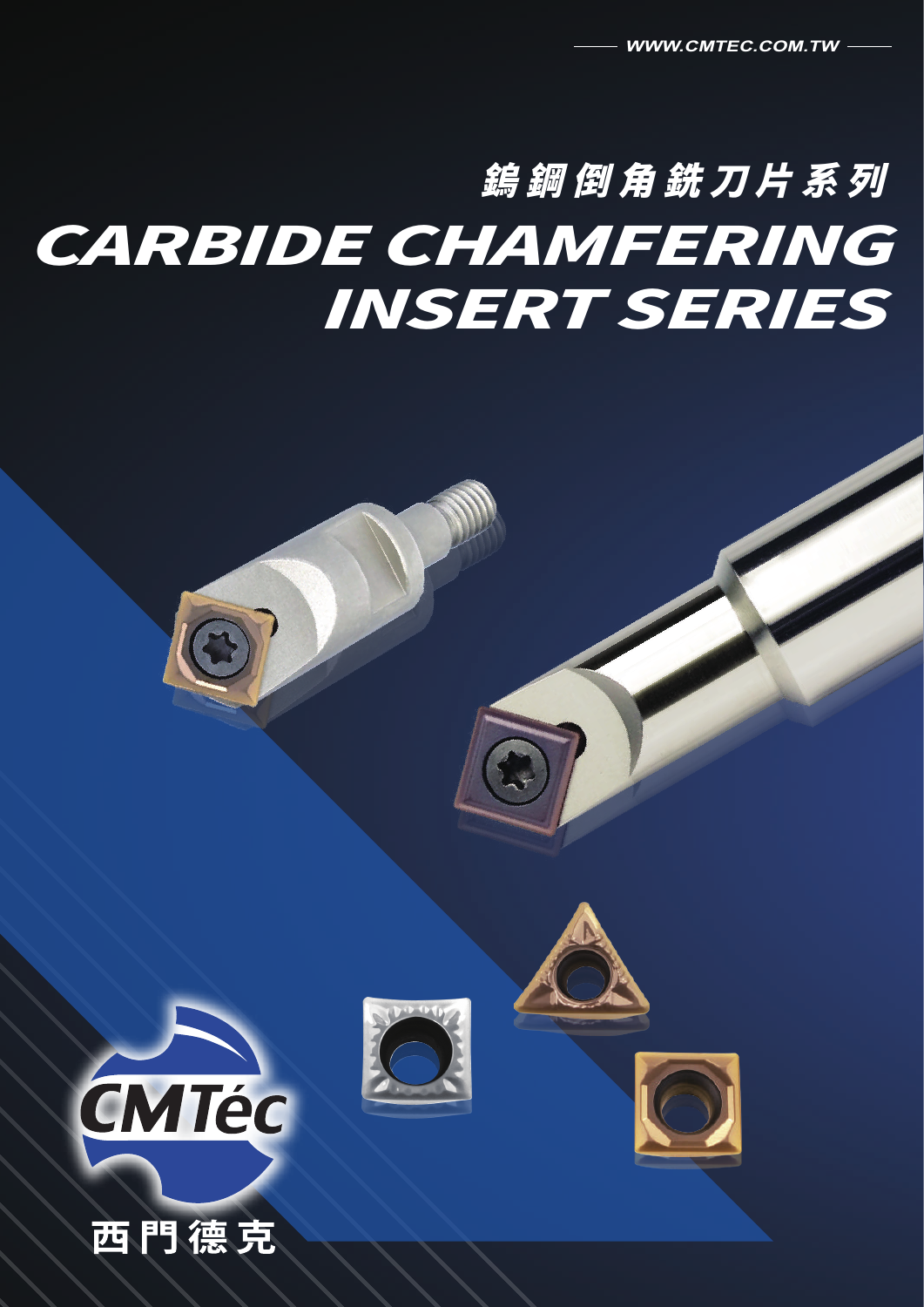



| 鎢鋼倒角銑刀片<br>Carbide<br>Chamfering<br><b>Inserts</b> | <b>NEW</b><br><b>SCGX</b><br>P.141<br>0.4 r (鋁用) | <b>KIEW</b><br><b>SCGX</b><br>P.141<br>0.4r | <b>NEW</b><br><b>SCMX</b><br>P.141<br>0.4r  | <b>NEW</b><br><b>TEGX</b><br>P.141<br>0.8 r (鋁用) |
|----------------------------------------------------|--------------------------------------------------|---------------------------------------------|---------------------------------------------|--------------------------------------------------|
| <b>NEW</b><br><b>TEGX</b><br>P.141<br>0.8r         | <b>KIEW</b><br>TEMX<br>P.141<br>0.8r             | <b>NEW</b><br>DEEX<br>P.141<br>$0.1 - 0.4r$ | <b>NEW</b><br>DEEX<br>P.141<br>$0.4 - 0.8r$ | <b>SPMG</b><br>P.142<br>$0.4 - 0.8r$             |
| 多功能倒角加工<br>Multipurpose<br>Chamfering              | 刀片單面使用<br>Single-Sided<br><b>Inserts</b>         | <b>NEW</b><br>ECSC<br>P.143<br>$\Phi$ 13    | <b>NEW</b><br>HESE<br>P.143<br>$\Phi$ 13    | <b>NEW</b><br>ECTCX<br>P.144<br>$\Phi$ 20        |
| <b>NEW</b><br>ECDC<br>P.145<br>$\Phi$ 12           |                                                  |                                             |                                             |                                                  |
| 倒角加工<br>Chamfering                                 | 刀片單面使用<br>Single-Sided<br><b>Inserts</b>         | <b>NEW</b><br>ECSP<br>P.146<br>$\Phi$ 15~50 |                                             |                                                  |
| 編鋼抗震刀桿<br>Carbide<br><b>Vibration Holder</b>       | LCL<br>P.147<br>$\Phi$ 8~32                      | LEN<br>P.148<br>$\Phi$ 11.7~31.5            |                                             |                                                  |
| 切削條件表<br>Chamfering                                |                                                  |                                             |                                             |                                                  |

Condition Table

P.149~150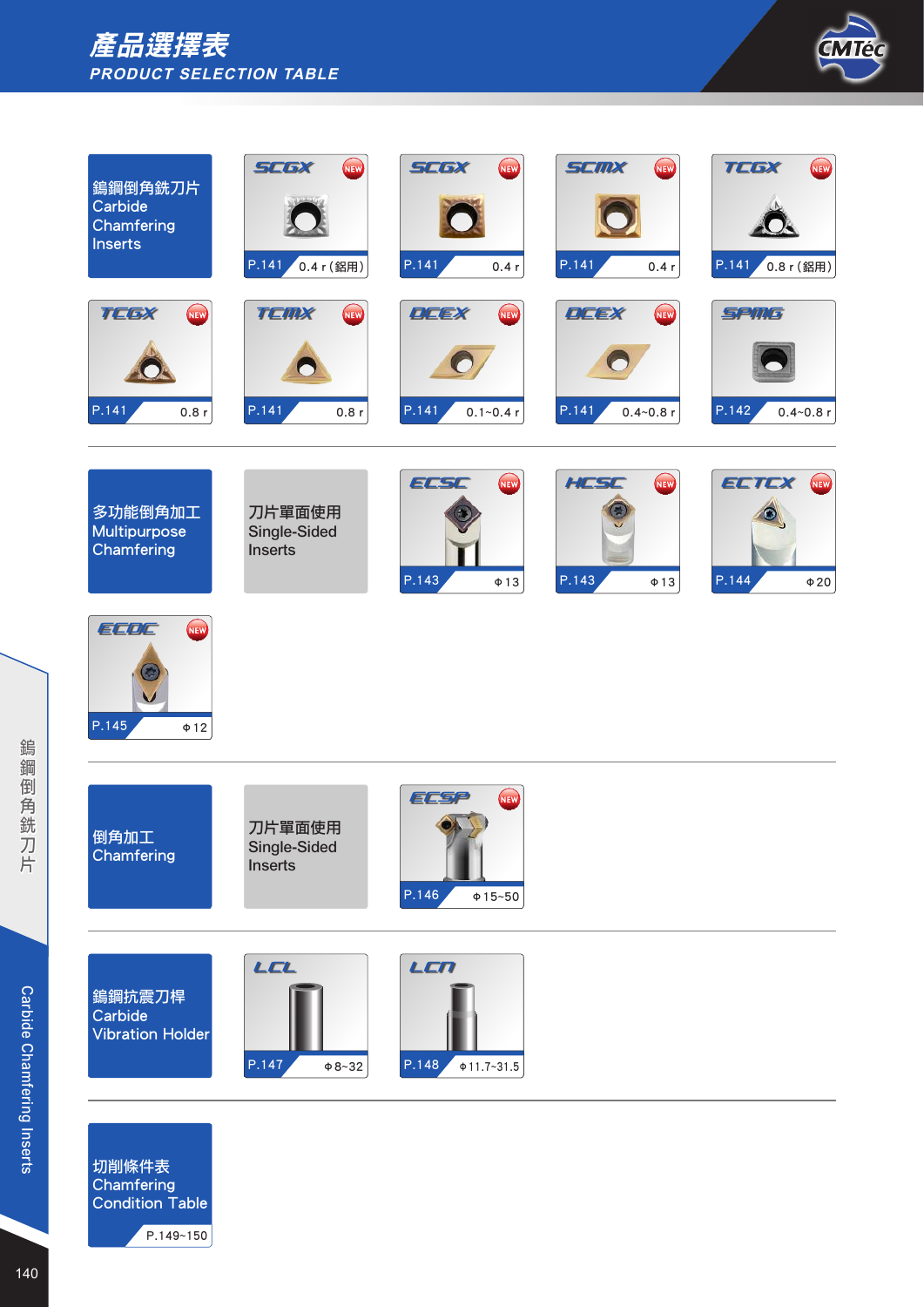# 鎢鋼倒角銑刀片 **CARBIDE CHAMFERING INSERTS**



|   | P      |   |            | 鋼材 Alloy Steels                                                                      | $\circledcirc$           | ⊚                        | $\circledcirc$           | $\circledcirc$ |                          |                          |                          |                          |              |                          | ◎:第一推薦 First Recommend   |              |
|---|--------|---|------------|--------------------------------------------------------------------------------------|--------------------------|--------------------------|--------------------------|----------------|--------------------------|--------------------------|--------------------------|--------------------------|--------------|--------------------------|--------------------------|--------------|
| 加 | M      |   |            | 不銹鋼 Stainless Steels                                                                 | $\circledcirc$           | $\circledcirc$           | $\circledcirc$           | $\circledcirc$ | —                        |                          |                          |                          |              |                          | O: 第二推薦 Second Recommend |              |
| 工 | K      |   |            | 鑄鐵 Cast Iron                                                                         | $\circledcirc$           | $\circledcirc$           | $\circledcirc$           | $\circledcirc$ | -                        |                          |                          |                          |              |                          | ー:不推薦 NO Recommend       |              |
| 材 | N      |   |            | 鋁合金 Aluminum Alloys                                                                  | $\circledcirc$           | $\overline{\phantom{0}}$ | $\overline{\phantom{0}}$ |                | $\circledcirc$           |                          |                          | F: 精加工 Finishing         |              |                          |                          |              |
| 質 | S      |   |            | 高溫合金 High Temp Alloys                                                                | $\circledcirc$           | O                        | $\circledcirc$           | $\circledcirc$ |                          |                          |                          | M: 中加工 Medium            |              |                          | S: 半精加工 Semi Finishing   |              |
|   | H      |   |            | 調質鋼 Hardened Steels                                                                  | $\overline{\phantom{0}}$ | $\circ$                  | $\circledcirc$           |                | $\overline{\phantom{0}}$ |                          |                          | R: 粗加工 Roughing          |              |                          |                          |              |
|   |        |   |            |                                                                                      |                          |                          | 材質碼 Grade                |                |                          |                          |                          | 尺寸 Dimension (mm)        |              |                          |                          |              |
|   | 刀片     |   |            | 訂購編號                                                                                 |                          | CM6032                   | CM6133                   | <b>CM6143</b>  | CM <sub>10</sub>         |                          |                          |                          |              |                          | 刀片 2D 圖                  | 刀桿<br>頁數     |
|   | Insert |   |            | Order No.                                                                            | <b>CM6012</b>            |                          |                          |                |                          | $\overline{A}$           | $\mathsf B$              | S                        | $\mathbf{r}$ | d1                       | <b>Drawing</b>           | Tool<br>Page |
|   |        |   |            | 應用於倒角加工、定點加工、開 V 槽加工、雕刻加工【刀片單面使用】。                                                   |                          |                          |                          |                |                          |                          |                          |                          |              |                          |                          |              |
|   |        |   |            | Chamfering & Countersinking, Spotting, V-Grooving, Engraving 【Single-Sided Inserts】. |                          |                          |                          |                |                          |                          |                          |                          |              |                          |                          |              |
|   |        |   |            | SCGX09T304-AG                                                                        |                          |                          |                          |                |                          |                          |                          | $9.53$   $9.53$   $3.97$ | 0.4          | 4.4                      |                          |              |
|   |        |   |            |                                                                                      |                          |                          |                          |                |                          |                          |                          |                          |              |                          |                          |              |
|   |        |   | <b>NEW</b> |                                                                                      |                          |                          |                          |                |                          |                          |                          |                          |              |                          |                          |              |
| F | S      | M | R          |                                                                                      |                          |                          |                          |                |                          |                          |                          |                          |              |                          |                          |              |
|   |        |   |            | <b>SCGX09T304-FG</b>                                                                 | $\bullet$                |                          |                          |                |                          |                          | 9.53   9.53              | 3.97                     | 0.4          | 4.4                      |                          |              |
|   |        |   |            |                                                                                      |                          |                          |                          |                |                          |                          |                          |                          |              |                          | -В<br>d1                 | 143          |
|   |        |   | NEW        |                                                                                      |                          |                          |                          |                |                          |                          |                          |                          |              |                          |                          |              |
| F | S      | M | R          |                                                                                      |                          |                          |                          |                |                          |                          |                          |                          |              |                          |                          |              |
|   |        |   |            | SCMX09T304-SM                                                                        |                          |                          |                          |                |                          |                          | 9.53   9.53              | 3.97                     | 0.4          | 4.4                      |                          |              |
|   |        |   |            |                                                                                      |                          |                          |                          |                |                          |                          |                          |                          |              |                          |                          |              |
|   |        |   | NEW        |                                                                                      |                          |                          |                          |                |                          |                          |                          |                          |              |                          |                          |              |
| F | S      | M | R          |                                                                                      |                          |                          |                          |                |                          |                          |                          |                          |              |                          |                          |              |
|   |        |   |            | <b>TCGX16T308-AG</b>                                                                 |                          |                          |                          |                | $\bullet$                | 16.5                     |                          | 3.97                     | 0.8          | -                        |                          |              |
|   |        |   |            |                                                                                      |                          |                          |                          |                |                          |                          |                          |                          |              |                          |                          |              |
|   |        |   | NEW        |                                                                                      |                          |                          |                          |                |                          |                          |                          |                          |              |                          |                          |              |
| F | S      | M | R          |                                                                                      |                          |                          |                          |                |                          |                          |                          |                          |              |                          |                          |              |
|   |        |   |            | TCGX16T308-FG                                                                        | $\bullet$                |                          |                          |                |                          | 16.5                     |                          | 3.97                     | 0.8          |                          |                          |              |
|   |        |   |            |                                                                                      |                          |                          |                          |                |                          |                          |                          |                          |              |                          |                          | 144          |
|   |        |   | NEW        |                                                                                      |                          |                          |                          |                |                          |                          |                          |                          |              |                          |                          |              |
| F | S      | M | R          |                                                                                      |                          |                          |                          |                |                          |                          |                          |                          |              |                          |                          |              |
|   |        |   |            | <b>TCMX16T308-MP</b>                                                                 |                          | $\bullet$                |                          |                |                          | 16.5                     |                          | 3.97                     | 0.8          |                          |                          |              |
|   |        |   |            |                                                                                      |                          |                          |                          |                |                          |                          |                          |                          |              |                          |                          |              |
|   |        |   | <b>NEW</b> |                                                                                      |                          |                          |                          |                |                          |                          |                          |                          |              |                          |                          |              |
| F | S      | M | R          |                                                                                      |                          |                          |                          |                |                          |                          |                          |                          |              |                          |                          |              |
|   |        |   |            | DCEX11T301-XF                                                                        |                          | $\bullet$                |                          |                |                          |                          | $\qquad \qquad -$        | 3.97                     | 0.1          | $\overline{\phantom{0}}$ |                          |              |
|   |        |   |            | <b>DCEX11T302-XF</b>                                                                 |                          | $\bullet$                |                          |                |                          | -                        | $\overline{\phantom{0}}$ | 3.97                     | 0.2          | -                        |                          |              |
|   |        |   | NEW        | DCEX11T304-XF                                                                        |                          | $\bullet$                |                          |                |                          | $\overline{\phantom{0}}$ | -                        | 3.97                     | 0.4          | $\qquad \qquad -$        |                          |              |
| F | S      | M | R          |                                                                                      |                          |                          |                          |                |                          |                          |                          |                          |              |                          |                          | 145          |
|   |        |   |            | DCEX11T304-XR                                                                        |                          | $\bullet$                |                          |                |                          | -                        | $\overline{\phantom{0}}$ | 3.97                     | 0.4          | -                        |                          |              |
|   |        |   |            | <b>DCEX11T308-XR</b>                                                                 |                          | $\bullet$                |                          |                |                          |                          |                          | 3.97                     | 0.8          | -                        |                          |              |
|   |        |   | NEW        |                                                                                      |                          |                          |                          |                |                          |                          |                          |                          |              |                          |                          |              |
| F | S      | M | R          |                                                                                      |                          |                          |                          |                |                          |                          |                          |                          |              |                          |                          |              |

→ 切削條件表 Chamfering Condition Table → Page: P.149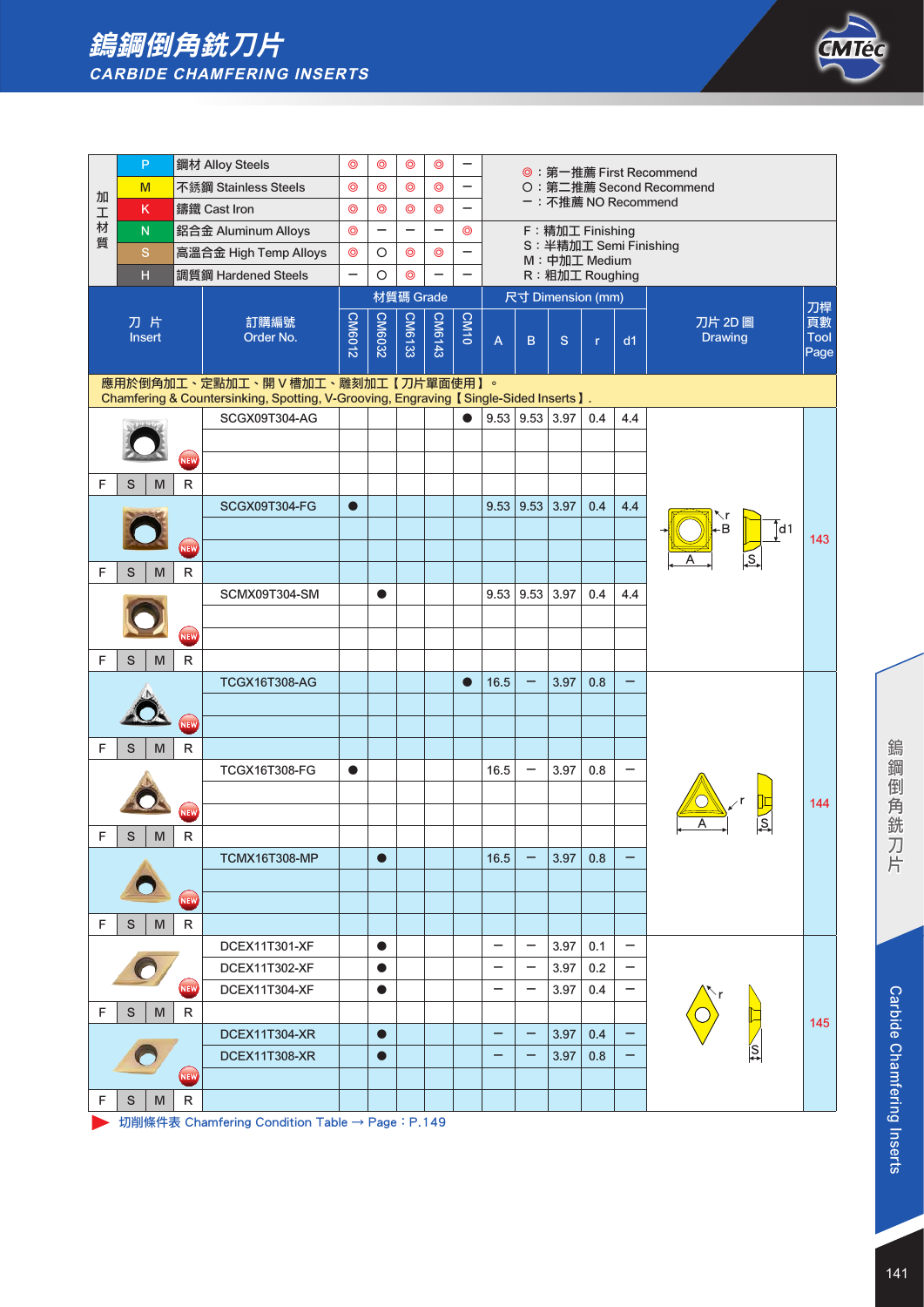### 鎢鋼倒角銑刀片 **CARBIDE CHAMFERING INSERTS**



|        | P                |        | 鋼材 Alloy Steels                                    | $\circledcirc$           | $\circledcirc$           | $\circledcirc$           |  |      |                          |                                            |              |      | ◎:第一推薦 First Recommend    |                    |
|--------|------------------|--------|----------------------------------------------------|--------------------------|--------------------------|--------------------------|--|------|--------------------------|--------------------------------------------|--------------|------|---------------------------|--------------------|
| 加      | M                |        | 不銹鋼 Stainless Steels                               | $\circledcirc$           | $\circledcirc$           | $\circledcirc$           |  |      |                          | ー: 不推薦 NO Recommend                        |              |      | 〇:第二推薦 Second Recommend   |                    |
| 工<br>材 | K                |        | 鑄鐵 Cast Iron                                       | $\circledcirc$           | $\circledcirc$           | $\circledcirc$           |  |      |                          |                                            |              |      |                           |                    |
| 質      | ${\sf N}$        |        | 鋁合金 Aluminum Alloys                                | $\overline{\phantom{0}}$ | $\overline{\phantom{0}}$ | $\overline{\phantom{0}}$ |  |      |                          | F: 精加工 Finishing<br>S: 半精加工 Semi Finishing |              |      |                           |                    |
|        | $\mathbf S$      |        | 高溫合金 High Temp Alloys                              | $\circ$                  | $\circledcirc$           | $\circledcirc$           |  |      |                          | M: 中加工 Medium                              |              |      |                           |                    |
|        | H                |        | 調質鋼 Hardened Steels                                | $\circ$                  | $\circledcirc$           |                          |  |      |                          | R: 粗加工 Roughing                            |              |      |                           |                    |
|        |                  |        |                                                    |                          |                          | 材質碼 Grade                |  |      |                          | 尺寸 Dimension (mm)                          |              |      |                           | 刀桿                 |
|        | 刀片<br>Insert     |        | 訂購編號<br>Order No.                                  | <b>CM6032</b>            | CM6133                   | CM6143                   |  | A    | B                        | S                                          | $\mathbf{r}$ | d1   | 刀片 2D 圖<br><b>Drawing</b> | 頁數<br>Tool<br>Page |
|        |                  |        | 應用於倒角加工【刀片單面使用】。 Chamfering【Single-Sided Inserts】. |                          |                          |                          |  |      |                          |                                            |              |      |                           |                    |
|        |                  | т      | SPMG050204-MG                                      | $\bullet$                | $\bullet$                | $\bullet$                |  | 5.00 | $\overline{\phantom{0}}$ | 2.38                                       | 0.4          | 2.30 |                           |                    |
|        |                  |        |                                                    |                          |                          |                          |  |      |                          |                                            |              |      |                           |                    |
|        |                  |        |                                                    |                          |                          |                          |  |      |                          |                                            |              |      |                           |                    |
| F      | S<br>M           | R      |                                                    |                          |                          |                          |  |      |                          |                                            |              |      |                           |                    |
|        |                  | T      | SPMG060204-MG                                      | $\bullet$                |                          | $\bullet$                |  | 6.00 |                          | 2.38                                       | 0.4          | 2.65 |                           |                    |
|        |                  |        |                                                    |                          |                          |                          |  |      |                          |                                            |              |      |                           |                    |
|        |                  |        |                                                    |                          |                          |                          |  |      |                          |                                            |              |      |                           |                    |
| F      | S<br>M           | R      |                                                    |                          |                          |                          |  |      |                          |                                            |              |      |                           |                    |
|        |                  | T      | SPMG07T308-MG                                      | $\bullet$                | $\bullet$                | $\bullet$                |  | 7.94 |                          | 3.97                                       | 0.8          | 2.85 |                           |                    |
|        |                  |        |                                                    |                          |                          |                          |  |      |                          |                                            |              |      |                           | 146                |
|        |                  |        |                                                    |                          |                          |                          |  |      |                          |                                            |              |      |                           |                    |
| F      | $\mathbf S$<br>M | R      |                                                    |                          |                          |                          |  |      |                          |                                            |              |      |                           |                    |
|        |                  | $\top$ | SPMG090408-MG                                      | $\bullet$                | $\bullet$                | $\bullet$                |  | 9.80 |                          | 4.30                                       | 0.8          | 4.05 |                           |                    |
|        |                  |        |                                                    |                          |                          |                          |  |      |                          |                                            |              |      |                           |                    |
|        |                  |        |                                                    |                          |                          |                          |  |      |                          |                                            |              |      |                           |                    |
| F      | S<br>M           | R      |                                                    |                          |                          |                          |  |      |                          |                                            |              |      |                           |                    |
|        |                  | T      | SPMG090408-RG                                      | $\bullet$                | $\bullet$                | $\bullet$                |  | 9.80 | $\overline{\phantom{0}}$ | 4.30                                       | 0.8          | 4.05 |                           |                    |
|        |                  |        |                                                    |                          |                          |                          |  |      |                          |                                            |              |      |                           |                    |
|        |                  |        |                                                    |                          |                          |                          |  |      |                          |                                            |              |      |                           |                    |
| F      | S<br>M           | R      |                                                    |                          |                          |                          |  |      |                          |                                            |              |      |                           |                    |
|        |                  | П      | SPMG110408-MG                                      | $\bullet$                | $\bullet$                | $\bullet$                |  | 11.5 |                          | 4.80                                       | 0.8          | 4.45 |                           |                    |
|        |                  |        |                                                    |                          |                          |                          |  |      |                          |                                            |              |      |                           |                    |
|        |                  |        |                                                    |                          |                          |                          |  |      |                          |                                            |              |      |                           |                    |
| F      | S<br>M           | R      |                                                    |                          |                          |                          |  |      |                          |                                            |              |      |                           |                    |
|        |                  | T      | SPMG110408-RG                                      | $\bullet$                | $\bullet$                | $\bullet$                |  | 11.5 | $\qquad \qquad$          | 4.80                                       | 0.8          | 4.45 |                           |                    |
|        |                  |        |                                                    |                          |                          |                          |  |      |                          |                                            |              |      |                           |                    |
|        |                  |        |                                                    |                          |                          |                          |  |      |                          |                                            |              |      |                           |                    |
| F      | S<br>M           | R      |                                                    |                          |                          |                          |  |      |                          |                                            |              |      |                           |                    |

→ 切削條件表 Chamfering Condition Table → Page: P.150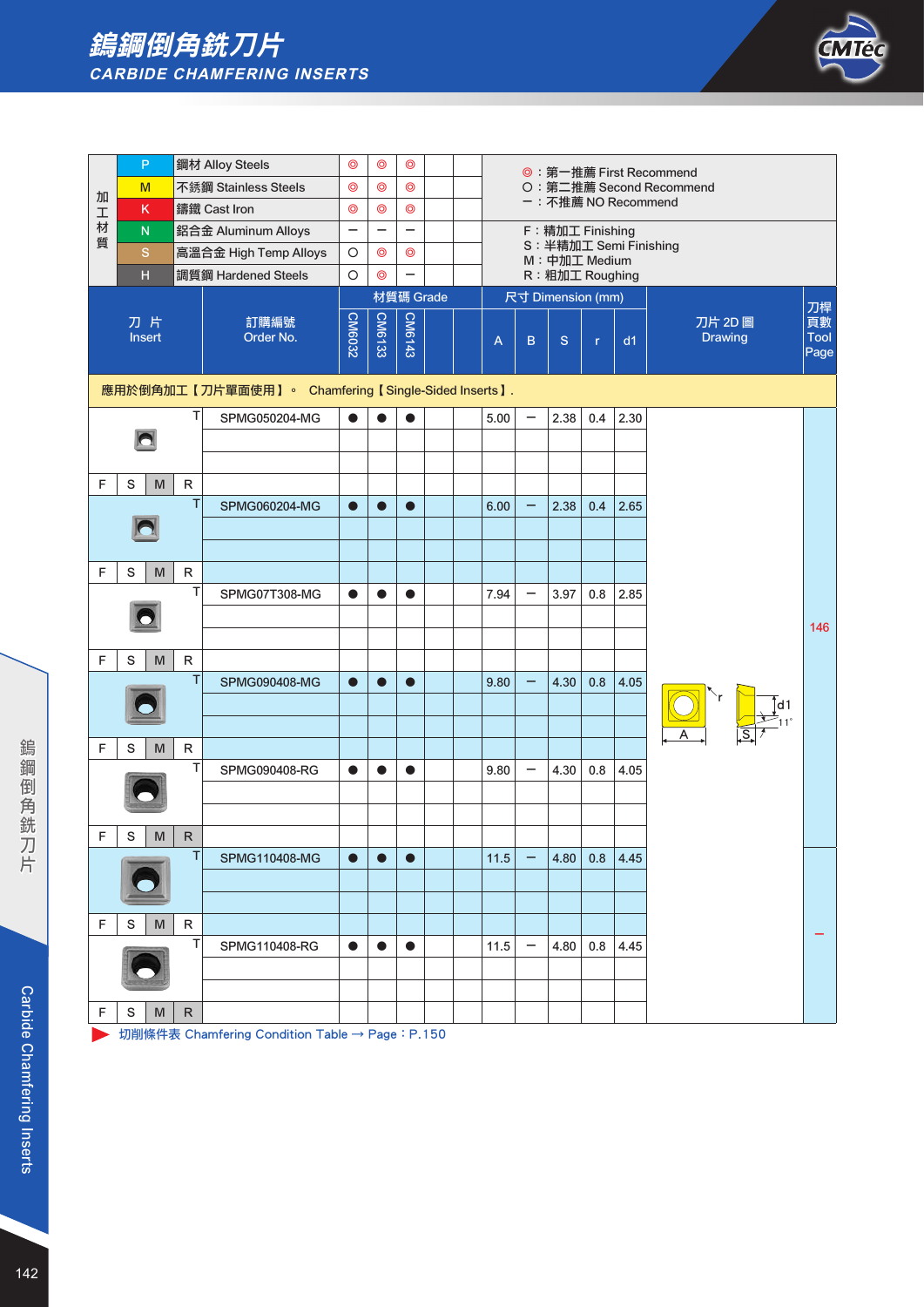







Milling 01

| 訂購編號                 |    | 尺寸 Dimensions (mm) |     |    | 刀片<br>數量 | 搭配刀片          | <b>Screw</b>  | <b>Wrench</b>     |  |
|----------------------|----|--------------------|-----|----|----------|---------------|---------------|-------------------|--|
| Order No.            | d  | L1                 |     | D. | Teeth    | <b>Insert</b> |               | ⊏                 |  |
| ECSC09-01013-100L    | 13 | 29                 | 100 | 10 |          |               |               |                   |  |
| ECSC09-01013-100L-12 | 13 | 29                 | 100 | 12 |          | SCGX09T3      |               |                   |  |
| ECSC09-01013-100L-16 | 13 | 29                 | 100 | 16 |          | SCMX09T3      | <b>TS3520</b> | ETF <sub>15</sub> |  |
| ECSC09-01013-150L-16 | 13 | 29                 | 150 | 16 |          |               |               |                   |  |





搭配刀片 Insert → Page: P.141 <br>
→ 切削條件表 Chamfering Condition Table → Page: P.149





Milling 01

| 訂購編號         |    | 尺寸 Dimensions (mm) |                |                | 刀片<br>數量     | 搭配刀片                 | 開口扳手<br>Single Open-end | <b>Screw</b> | Wrench            |
|--------------|----|--------------------|----------------|----------------|--------------|----------------------|-------------------------|--------------|-------------------|
| Order No.    | d  | 11                 | d <sub>1</sub> | M              | <b>Teeth</b> | <b>Insert</b>        | <b>Wrench</b>           |              |                   |
| HCSC09-01013 | 13 | 30                 | 6.5            | M <sub>6</sub> |              | SCGX09T3<br>SCMX09T3 | TC <sub>08</sub>        | TS3520       | ETF <sub>15</sub> |
|              |    |                    |                |                |              |                      |                         |              |                   |
|              |    |                    |                |                |              |                      |                         |              |                   |







鎢鋼抗震刀桿 Carbide Anti-Vibration Holder → Page:P.147~148

| 應用材質<br>Work    | 碳素鋼<br>Carbon<br><b>Steels</b> | <b>Steels</b> | 合金鋼<br>Alloy |          | 調質鋼<br>Hardened<br><b>Steels</b> | 不銹鋼<br><b>Stainless</b><br><b>Steels</b> | 鑄鐵<br>Cast<br><b>Iron</b> | 鋁合金<br><b>Aluminum</b><br><b>Allovs</b> | 高溫合金<br><b>High Temp</b><br>Alloys |
|-----------------|--------------------------------|---------------|--------------|----------|----------------------------------|------------------------------------------|---------------------------|-----------------------------------------|------------------------------------|
| <b>Material</b> | <b>HRC&lt;20</b>               | HRC20~30      | HRC30~45     | HRC45~55 | HRC55~63                         |                                          | HRC < 30                  |                                         | <b>HRC&lt;30</b>                   |
|                 | ⊚                              | ⊚             | ⊚            |          |                                  | ⊚                                        | ⊚                         | ⊚                                       |                                    |
|                 | ◎:第一推薦 First Recommend         |               |              |          | 〇:第二推薦 Second Recommend          |                                          | 一:不推薦 NO Recommend        |                                         |                                    |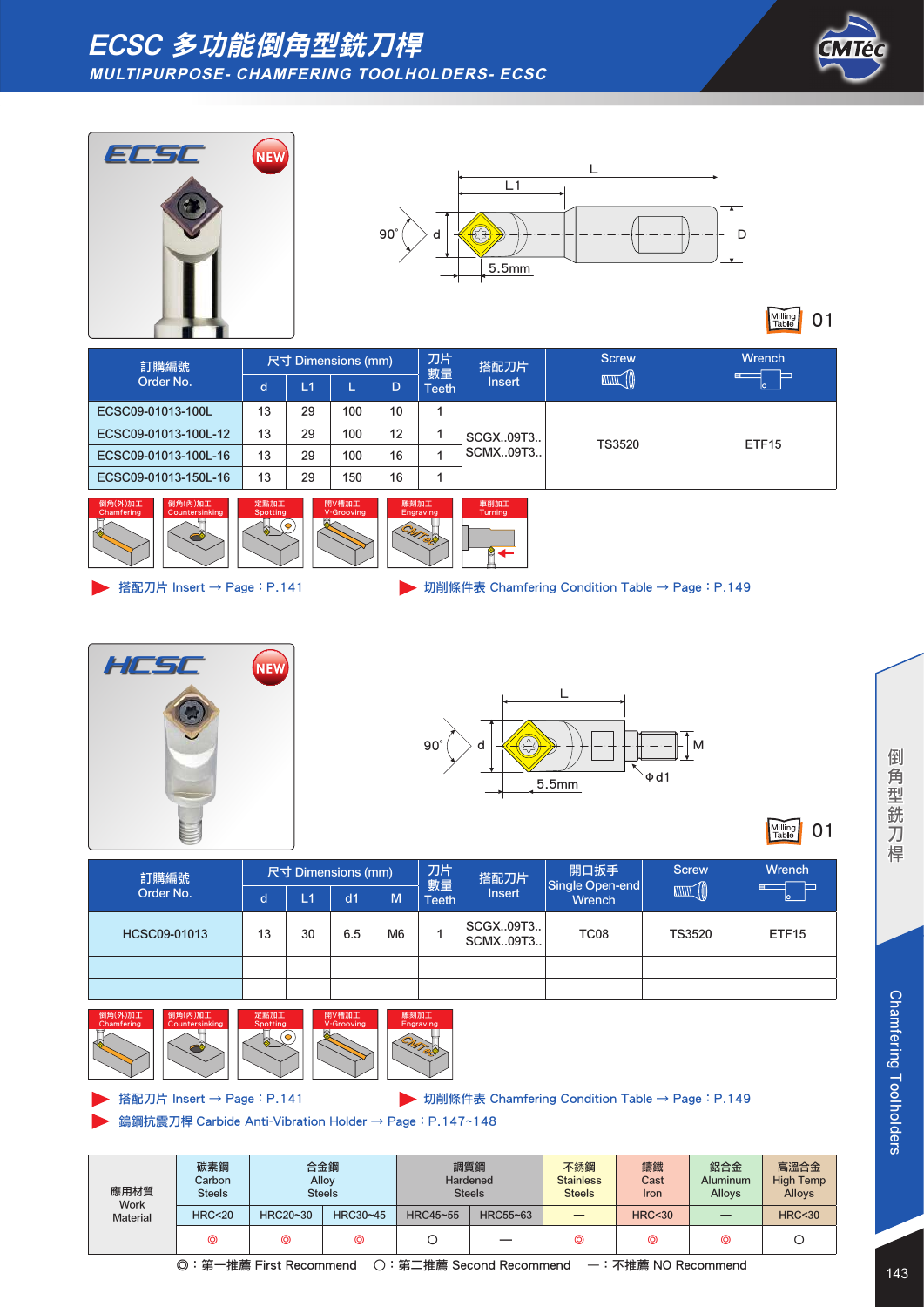





Milling 01

|                    |                             | 尺寸 Dimensions (mm)       |                                                                                                     |             |                    | 搭配刀片            | Screw         | Wrench                         |  |  |
|--------------------|-----------------------------|--------------------------|-----------------------------------------------------------------------------------------------------|-------------|--------------------|-----------------|---------------|--------------------------------|--|--|
| 訂購編號<br>Order No.  | $\operatorname{\mathsf{d}}$ | $\overline{\phantom{m}}$ | $\mathsf{L}% _{0}\left( \mathsf{L}_{0}\right) ^{T}=\mathsf{L}_{0}\left( \mathsf{L}_{0}\right) ^{T}$ | $\mathsf D$ | 數量<br><b>Teeth</b> | Insert          |               | $\blacksquare$<br>Þ<br>$\circ$ |  |  |
| ECTCX16-01020-120L | $20\,$                      | $\overline{\phantom{m}}$ | 120                                                                                                 | $20\,$      | $\mathbf{1}$       | TCGX16T3        | <b>TS3521</b> | ETF15                          |  |  |
| ECTCX16-01020-150L | $20\,$                      | $\overline{\phantom{m}}$ | 150                                                                                                 | 20          | $\mathbf{1}$       | <b>TCMX16T3</b> |               |                                |  |  |
|                    |                             |                          |                                                                                                     |             |                    |                 |               |                                |  |  |
|                    |                             |                          |                                                                                                     |             |                    |                 |               |                                |  |  |
|                    |                             |                          |                                                                                                     |             |                    |                 |               |                                |  |  |
|                    |                             |                          |                                                                                                     |             |                    |                 |               |                                |  |  |
|                    |                             |                          |                                                                                                     |             |                    |                 |               |                                |  |  |
|                    |                             |                          |                                                                                                     |             |                    |                 |               |                                |  |  |
|                    |                             |                          |                                                                                                     |             |                    |                 |               |                                |  |  |
|                    |                             |                          |                                                                                                     |             |                    |                 |               |                                |  |  |
|                    |                             |                          |                                                                                                     |             |                    |                 |               |                                |  |  |
|                    |                             |                          |                                                                                                     |             |                    |                 |               |                                |  |  |
|                    |                             |                          |                                                                                                     |             |                    |                 |               |                                |  |  |
|                    |                             |                          |                                                                                                     |             |                    |                 |               |                                |  |  |
|                    |                             |                          |                                                                                                     |             |                    |                 |               |                                |  |  |
|                    |                             |                          |                                                                                                     |             |                    |                 |               |                                |  |  |
|                    |                             |                          |                                                                                                     |             |                    |                 |               |                                |  |  |
|                    |                             |                          |                                                                                                     |             |                    |                 |               |                                |  |  |
|                    |                             |                          |                                                                                                     |             |                    |                 |               |                                |  |  |
|                    |                             |                          |                                                                                                     |             |                    |                 |               |                                |  |  |
|                    |                             |                          |                                                                                                     |             |                    |                 |               |                                |  |  |
|                    |                             |                          |                                                                                                     |             |                    |                 |               |                                |  |  |
|                    |                             |                          |                                                                                                     |             |                    |                 |               |                                |  |  |
|                    |                             |                          |                                                                                                     |             |                    |                 |               |                                |  |  |
|                    |                             |                          |                                                                                                     |             |                    |                 |               |                                |  |  |
|                    |                             |                          |                                                                                                     |             |                    |                 |               |                                |  |  |
|                    |                             |                          |                                                                                                     |             |                    |                 |               |                                |  |  |
|                    |                             |                          |                                                                                                     |             |                    |                 |               |                                |  |  |



▶ 搭配刀片 Insert → Page: P.141 **Depart of Page: P.149** 切削條件表 Chamfering Condition Table → Page: P.149

※ 型號後端 -C 為出水孔設計。 Product number end in -C are coolant-through design.

| 應用材質<br><b>Work</b> | 碳素鋼<br>Carbon<br><b>Steels</b> | 合金鋼<br>Alloy<br><b>Steels</b> |          | 調質鋼<br>Hardened | <b>Steels</b> | 不銹鋼<br><b>Stainless</b><br><b>Steels</b> | 鑄鐵<br>Cast<br><b>Iron</b> | 鋁合金<br><b>Aluminum</b><br>Alloys | 高溫合金<br><b>High Temp</b><br><b>Alloys</b> |
|---------------------|--------------------------------|-------------------------------|----------|-----------------|---------------|------------------------------------------|---------------------------|----------------------------------|-------------------------------------------|
| <b>Material</b>     | <b>HRC&lt;20</b>               | HRC20~30                      | HRC30~45 | HRC45~55        | HRC55~63      |                                          | <b>HRC&lt;30</b>          |                                  | <b>HRC&lt;30</b>                          |
|                     | ⊚                              | ⊚                             | ⊚        |                 | __            |                                          | ⊚                         | ⊚                                |                                           |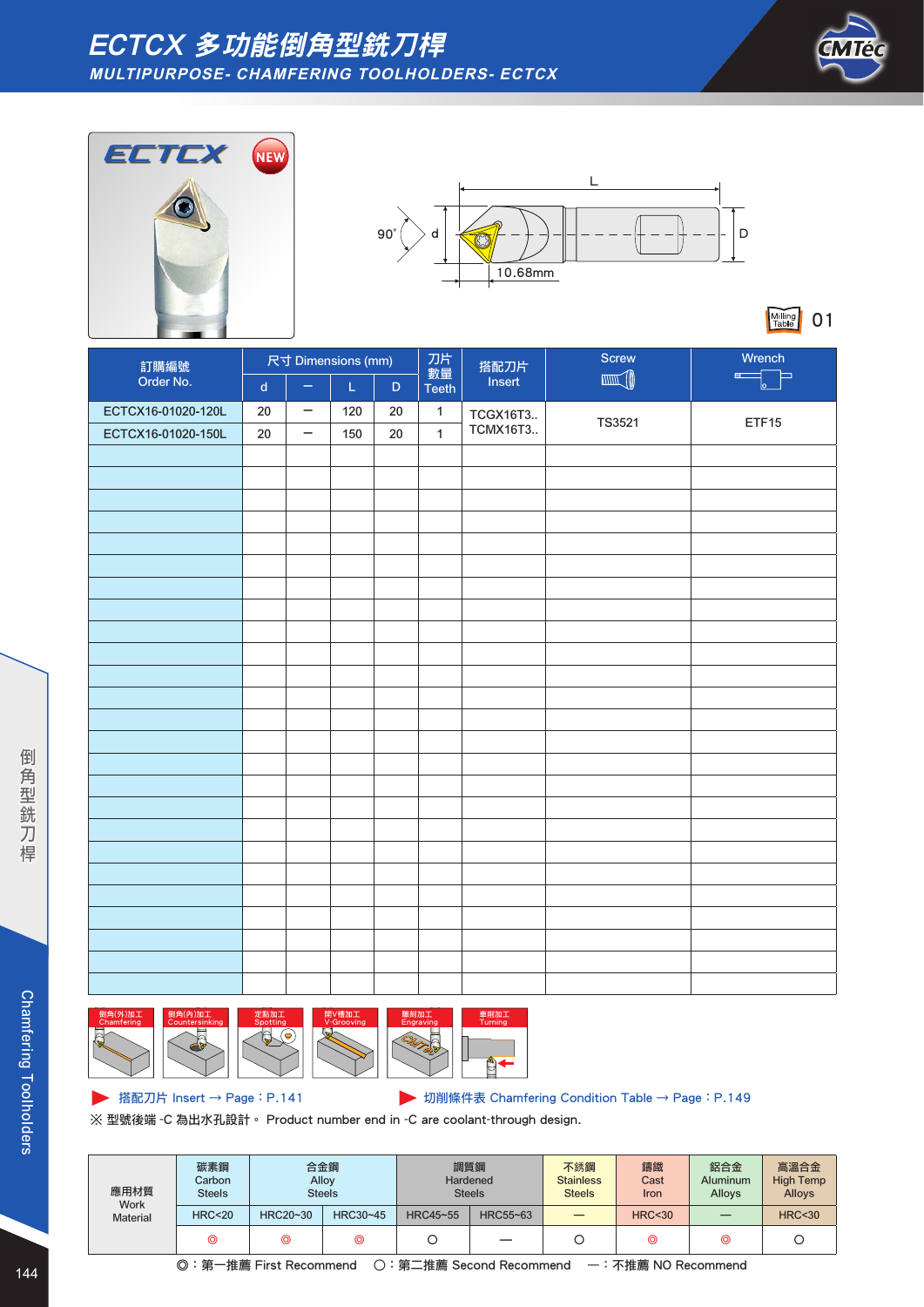







Milling 01

| 訂購編號              | 尺寸 Dimensions (mm)          |                   |                                                                                                             | 刀片          | 搭配刀片               | Screw    | Wrench |                     |  |
|-------------------|-----------------------------|-------------------|-------------------------------------------------------------------------------------------------------------|-------------|--------------------|----------|--------|---------------------|--|
| Order No.         | $\operatorname{\mathsf{d}}$ | ÷                 | $\mathsf{L}% _{0}\left( \mathsf{L}_{0}\right) ^{\ast }=\mathsf{L}_{0}\left( \mathsf{L}_{0}\right) ^{\ast }$ | $\mathsf D$ | 數量<br><b>Teeth</b> | Insert   |        | $\overline{a}$<br>≕ |  |
| ECDC11-01012-060L | 12                          | -                 | 60                                                                                                          | $10$        | $\mathbf{1}$       | DCEX11T3 | TS3520 | ETF15               |  |
| ECDC11-01012-100L | 12                          | $\qquad \qquad -$ | 100                                                                                                         | 12          | $\mathbf{1}$       |          |        |                     |  |
|                   |                             |                   |                                                                                                             |             |                    |          |        |                     |  |
|                   |                             |                   |                                                                                                             |             |                    |          |        |                     |  |
|                   |                             |                   |                                                                                                             |             |                    |          |        |                     |  |
|                   |                             |                   |                                                                                                             |             |                    |          |        |                     |  |
|                   |                             |                   |                                                                                                             |             |                    |          |        |                     |  |
|                   |                             |                   |                                                                                                             |             |                    |          |        |                     |  |
|                   |                             |                   |                                                                                                             |             |                    |          |        |                     |  |
|                   |                             |                   |                                                                                                             |             |                    |          |        |                     |  |
|                   |                             |                   |                                                                                                             |             |                    |          |        |                     |  |
|                   |                             |                   |                                                                                                             |             |                    |          |        |                     |  |
|                   |                             |                   |                                                                                                             |             |                    |          |        |                     |  |
|                   |                             |                   |                                                                                                             |             |                    |          |        |                     |  |
|                   |                             |                   |                                                                                                             |             |                    |          |        |                     |  |
|                   |                             |                   |                                                                                                             |             |                    |          |        |                     |  |
|                   |                             |                   |                                                                                                             |             |                    |          |        |                     |  |
|                   |                             |                   |                                                                                                             |             |                    |          |        |                     |  |
|                   |                             |                   |                                                                                                             |             |                    |          |        |                     |  |
|                   |                             |                   |                                                                                                             |             |                    |          |        |                     |  |
|                   |                             |                   |                                                                                                             |             |                    |          |        |                     |  |
|                   |                             |                   |                                                                                                             |             |                    |          |        |                     |  |
|                   |                             |                   |                                                                                                             |             |                    |          |        |                     |  |
|                   |                             |                   |                                                                                                             |             |                    |          |        |                     |  |
|                   |                             |                   |                                                                                                             |             |                    |          |        |                     |  |
|                   |                             |                   |                                                                                                             |             |                    |          |        |                     |  |









車削加工 Turning

**▶ 搭配刀片 Insert → Page: P.141 Deveral Development Development Development Development Property P.149** 

※ 型號後端 -C 為出水孔設計。 Product number end in -C are coolant-through design.

| 應用材質<br><b>Work</b> | 碳素鋼<br>Carbon<br><b>Steels</b> | 合金鋼      | Alloy<br><b>Steels</b> | Hardened | 調質鋼<br><b>Steels</b>     | 不銹鋼<br><b>Stainless</b><br><b>Steels</b> | 鑄鐵<br>Cast<br>Iron | 鋁合金<br><b>Aluminum</b><br>Alloys | 高溫合金<br><b>High Temp</b><br><b>Alloys</b> |
|---------------------|--------------------------------|----------|------------------------|----------|--------------------------|------------------------------------------|--------------------|----------------------------------|-------------------------------------------|
| <b>Material</b>     | <b>HRC&lt;20</b>               | HRC20~30 | HRC30~45               | HRC45~55 | HRC55~63                 |                                          | <b>HRC&lt;30</b>   |                                  | <b>HRC&lt;30</b>                          |
|                     | ⊚                              | ⊚        | ⊚                      |          | $\overline{\phantom{0}}$ |                                          | ◎                  |                                  |                                           |

◎:第一推薦 First Recommend ○:第二推薦 Second Recommend —:不推薦 NO Recommend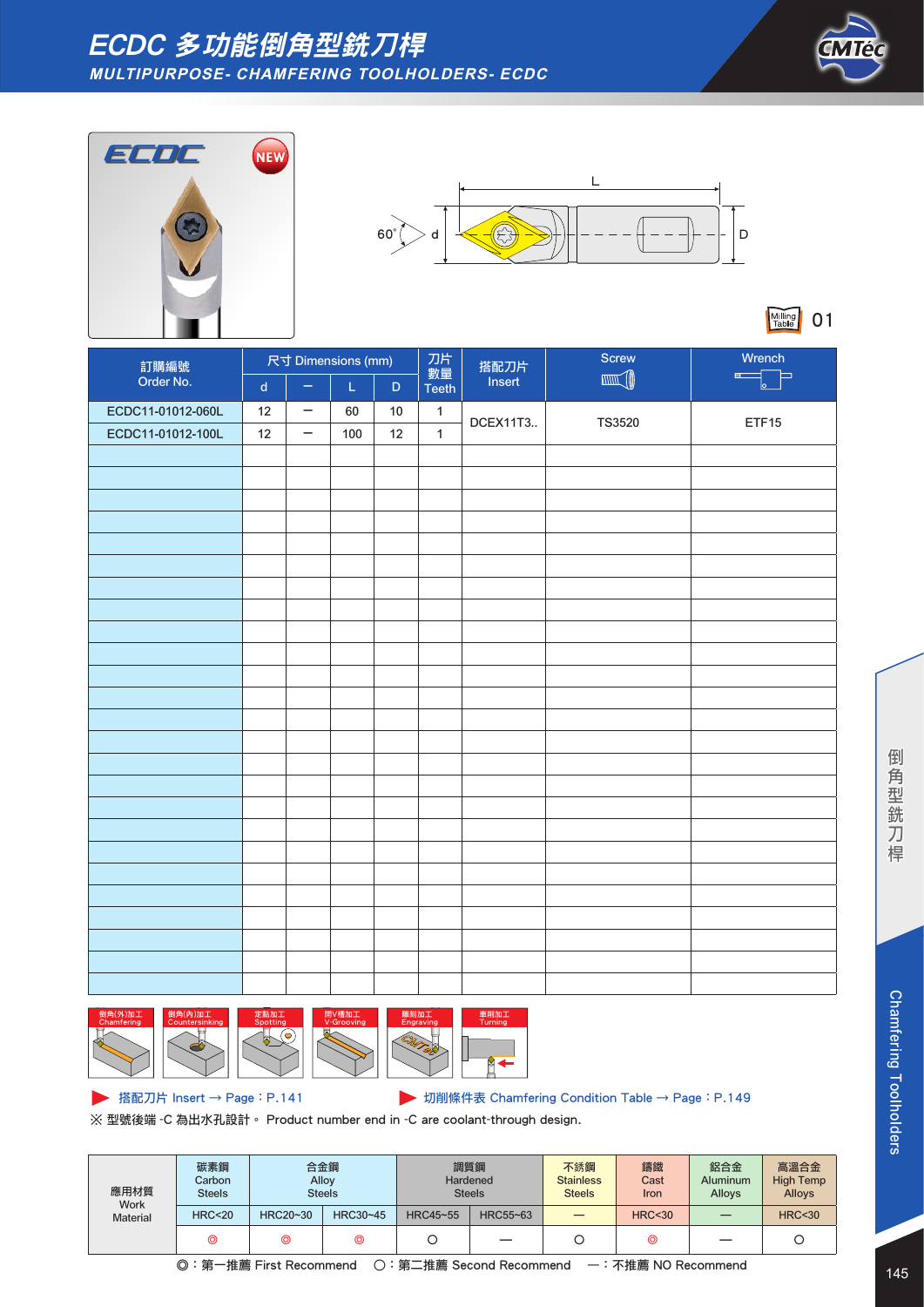### ECSP 倒角型銑刀桿 **CHAMFERING TOOLHOLDERS- ECSP**







Milling 02

| 訂購編號              | 尺寸 Dimensions (mm) |       | 刀片 | 搭配刀片 | <b>Screw</b> | Wrench |                    |          |               |                   |
|-------------------|--------------------|-------|----|------|--------------|--------|--------------------|----------|---------------|-------------------|
| Order No.         | $\mathsf{d}$       | d1    | L1 | N    | L            | D      | 數量<br><b>Teeth</b> | Insert   | <b>MANTA</b>  | E L               |
| ECSP05-02015-120L | 15                 | 8.26  | 20 | 10   | 120          | 12     | $\overline{2}$     |          |               |                   |
| ECSP05-03017-150L | 17                 | 10.26 | 25 | 11   | 150          | 16     | $\sqrt{3}$         |          |               |                   |
| ECSP05-03019-150L | 19                 | 12.26 | 30 | 13   | 150          | 16     | $\sqrt{3}$         | SPMG0502 | <b>TS2003</b> | ETF06             |
| ECSP05-04024-150L | 24                 | 17.26 | 35 | 18   | 150          | 20     | 4                  |          |               |                   |
| ECSP06-03022-120L | 22                 | 13.85 | 30 | 16   | 120          | 16     | 3                  | SPMG0602 | <b>TS2205</b> | ETF06             |
| ECSP07-03027-120L | 27                 | 16.44 | 30 | 17   | 120          | 20     | 3                  | SPMG07T3 | <b>TS2511</b> | ETF08             |
| ECSP09-02030-150L | 30                 | 16.80 | 40 | 19   | 150          | 20     | $\overline{2}$     |          |               |                   |
| ECSP09-03040-150L | 40                 | 26.80 | 40 | 29   | 150          | 25     | 3                  | SPMG0904 | <b>TS3504</b> | ETF <sub>15</sub> |
| ECSP09-04050-150L | 50                 | 36.80 | 40 | 39   | 150          | 25     | 4                  |          |               |                   |
|                   |                    |       |    |      |              |        |                    |          |               |                   |
|                   |                    |       |    |      |              |        |                    |          |               |                   |
|                   |                    |       |    |      |              |        |                    |          |               |                   |
|                   |                    |       |    |      |              |        |                    |          |               |                   |
|                   |                    |       |    |      |              |        |                    |          |               |                   |
|                   |                    |       |    |      |              |        |                    |          |               |                   |
|                   |                    |       |    |      |              |        |                    |          |               |                   |
|                   |                    |       |    |      |              |        |                    |          |               |                   |
|                   |                    |       |    |      |              |        |                    |          |               |                   |
|                   |                    |       |    |      |              |        |                    |          |               |                   |
|                   |                    |       |    |      |              |        |                    |          |               |                   |
|                   |                    |       |    |      |              |        |                    |          |               |                   |
|                   |                    |       |    |      |              |        |                    |          |               |                   |
|                   |                    |       |    |      |              |        |                    |          |               |                   |
|                   |                    |       |    |      |              |        |                    |          |               |                   |
|                   |                    |       |    |      |              |        |                    |          |               |                   |
|                   |                    |       |    |      |              |        |                    |          |               |                   |
|                   |                    |       |    |      |              |        |                    |          |               |                   |



搭配刀片 Insert → Page:P.142 切削條件表 Chamfering Condition Table → Page:P.150

※ 型號後端 -C 為出水孔設計。 Product number end in -C are coolant-through design.

| 應用材質<br><b>Work</b> | 碳素鋼<br>Carbon<br><b>Steels</b> | 合金鋼<br>Alloy | <b>Steels</b> | 調質鋼<br>Hardened | <b>Steels</b> | 不銹鋼<br><b>Stainless</b><br><b>Steels</b> | 鑄鐵<br>Cast<br>Iron | 鋁合金<br>Aluminum<br>Alloys | 高溫合金<br><b>High Temp</b><br><b>Alloys</b> |
|---------------------|--------------------------------|--------------|---------------|-----------------|---------------|------------------------------------------|--------------------|---------------------------|-------------------------------------------|
| <b>Material</b>     | <b>HRC&lt;20</b>               | HRC20~30     | HRC30~45      | HRC45~55        | HRC55~63      |                                          | <b>HRC&lt;30</b>   |                           | <b>HRC&lt;30</b>                          |
|                     | ⊚                              | ⊚            | ⊚             |                 | _             | ⊚                                        | ◎                  | —                         |                                           |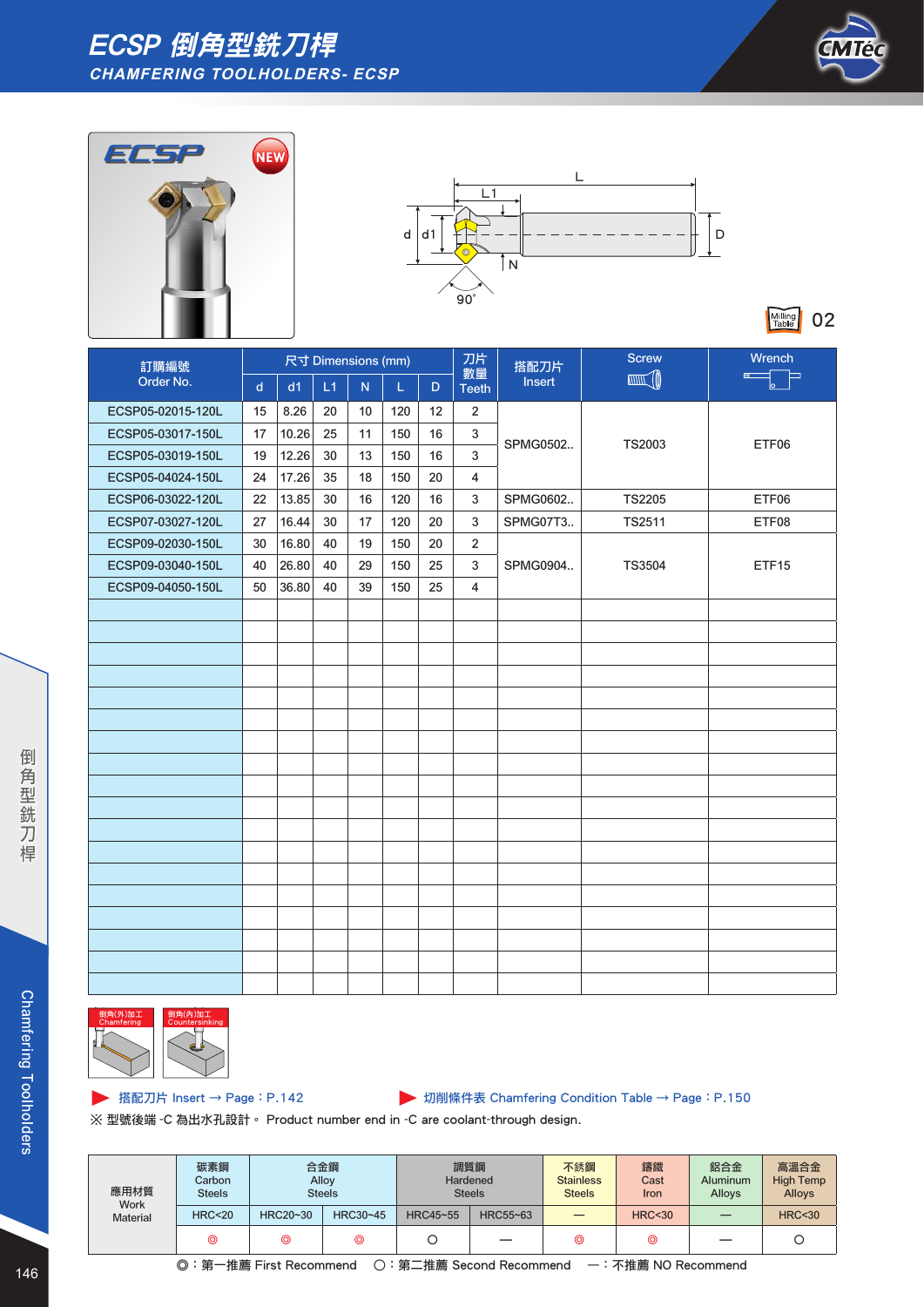# 鎢鋼抗震刀桿 **CARBIDE ANTI-VIBRATION HOLDER**



![](_page_8_Picture_2.jpeg)

![](_page_8_Figure_3.jpeg)

| 訂購編號               | 尺寸 Dimensions (mm) |      |      |     |  |  |  |
|--------------------|--------------------|------|------|-----|--|--|--|
| Order No.          | 螺紋 Thread          | 柄徑 D | d1   | 全長L |  |  |  |
| <b>LCL008-060L</b> | $MA \times 0.7$    | 8    | 4.5  | 60  |  |  |  |
| <b>LCL008-100L</b> | $M4 \times 0.7$    | 8    | 4.5  | 100 |  |  |  |
| <b>LCL008-120L</b> | $MA \times 0.7$    | 8    | 4.5  | 120 |  |  |  |
| <b>LCL010-075L</b> | $M5 \times 0.8$    | 10   | 5.5  | 75  |  |  |  |
| <b>LCL010-100L</b> | $M5 \times 0.8$    | 10   | 5.5  | 100 |  |  |  |
| LCL010-150L        | $M5 \times 0.8$    | 10   | 5.5  | 150 |  |  |  |
| LCL012-075L        | $M6 \times 1.0$    | 12   | 6.5  | 75  |  |  |  |
| <b>LCL012-100L</b> | $M6 \times 1.0$    | 12   | 6.5  | 100 |  |  |  |
| LCL012-150L        | $M6 \times 1.0$    | 12   | 6.5  | 150 |  |  |  |
| LCL012-200L        | $M6 \times 1.0$    | 12   | 6.5  | 200 |  |  |  |
| <b>LCL016-100L</b> | $M8 \times 1.25$   | 16   | 8.5  | 100 |  |  |  |
| <b>LCL016-150L</b> | $M8 \times 1.25$   | 16   | 8.5  | 150 |  |  |  |
| <b>LCL016-200L</b> | $M8 \times 1.25$   | 16   | 8.5  | 200 |  |  |  |
| <b>LCL016-250L</b> | $M8 \times 1.25$   | 16   | 8.5  | 250 |  |  |  |
| <b>LCL020-100L</b> | $M10 \times 1.5$   | 20   | 10.5 | 100 |  |  |  |
| <b>LCL020-150L</b> | $M10 \times 1.5$   | 20   | 10.5 | 150 |  |  |  |
| <b>LCL020-200L</b> | $M10 \times 1.5$   | 20   | 10.5 | 200 |  |  |  |
| <b>LCL020-250L</b> | $M10 \times 1.5$   | 20   | 10.5 | 250 |  |  |  |
| <b>LCL020-300L</b> | $M10 \times 1.5$   | 20   | 10.5 | 300 |  |  |  |
| <b>LCL025-100L</b> | $M12 \times 1.75$  | 25   | 12.5 | 100 |  |  |  |
| <b>LCL025-150L</b> | $M12 \times 1.75$  | 25   | 12.5 | 150 |  |  |  |
| <b>LCL025-200L</b> | $M12 \times 1.75$  | 25   | 12.5 | 200 |  |  |  |
| LCL025-250L        | $M12 \times 1.75$  | 25   | 12.5 | 250 |  |  |  |
| LCL025-300L        | $M12 \times 1.75$  | 25   | 12.5 | 300 |  |  |  |
| LCL032-100L        | $M16 \times 2.0$   | 32   | 17.0 | 100 |  |  |  |
| LCL032-150L        | $M16 \times 2.0$   | 32   | 17.0 | 150 |  |  |  |
| LCL032-200L        | $M16 \times 2.0$   | 32   | 17.0 | 200 |  |  |  |
| LCL032-250L        | $M16 \times 2.0$   | 32   | 17.0 | 250 |  |  |  |
| LCL032-300L        | $M16 \times 2.0$   | 32   | 17.0 | 300 |  |  |  |
|                    |                    |      |      |     |  |  |  |
|                    |                    |      |      |     |  |  |  |
|                    |                    |      |      |     |  |  |  |
|                    |                    |      |      |     |  |  |  |

倒角型銑刀桿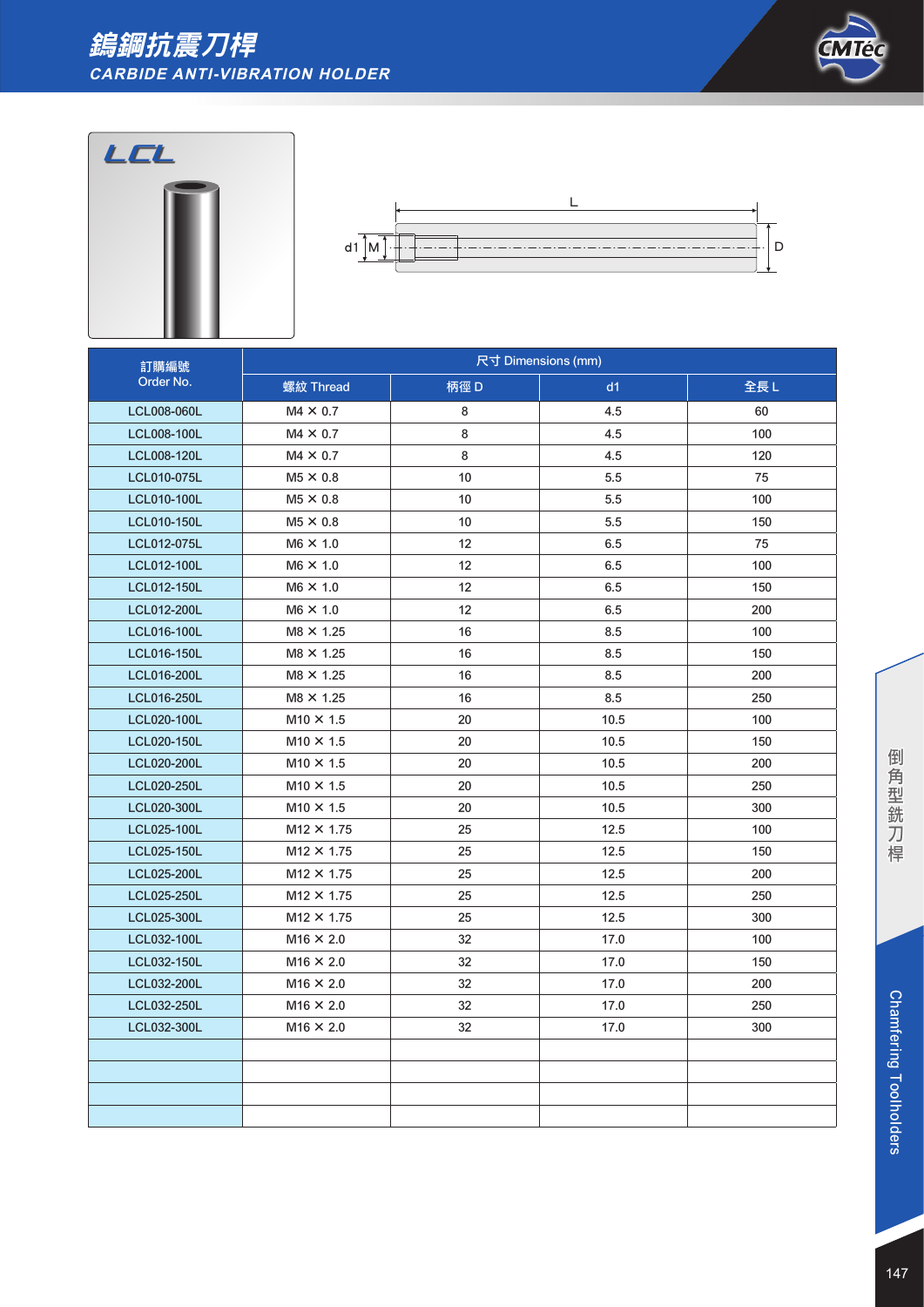#### 鎢鋼抗震刀桿 - 頸型 **CARBIDE ANTI-VIBRATION HOLDER- NECK**

![](_page_9_Picture_1.jpeg)

![](_page_9_Figure_2.jpeg)

![](_page_9_Figure_3.jpeg)

| 訂購編號             | 尺寸 Dimensions (mm) |      |      |       |     |      |  |
|------------------|--------------------|------|------|-------|-----|------|--|
| Order No.        | 螺紋 Thread          | 刃徑 d | d1   | 有效長 E | 全長L | 柄徑 D |  |
| LCN011-075L-030E | $M6 \times 1.0$    | 11.7 | 6.5  | 30    | 75  | 12   |  |
| LCN011-100L-040E | $M6 \times 1.0$    | 11.7 | 6.5  | 40    | 100 | 12   |  |
| LCN011-150L-050E | $M6 \times 1.0$    | 11.7 | 6.5  | 50    | 150 | 12   |  |
| LCN015-100L-040E | $M8 \times 1.25$   | 15.7 | 8.5  | 40    | 100 | 16   |  |
| LCN015-150L-050E | $M8 \times 1.25$   | 15.7 | 8.5  | 50    | 150 | 16   |  |
| LCN019-100L-040E | $M10 \times 1.5$   | 19.5 | 10.5 | 40    | 100 | 20   |  |
| LCN019-150L-050E | $M10 \times 1.5$   | 19.5 | 10.5 | 50    | 150 | 20   |  |
| LCN019-200L-060E | $M10 \times 1.5$   | 19.5 | 10.5 | 60    | 200 | 20   |  |
| LCN024-100L-040E | $M12 \times 1.75$  | 24.5 | 12.5 | 40    | 100 | 25   |  |
| LCN024-150L-050E | $M12 \times 1.75$  | 24.5 | 12.5 | 50    | 150 | 25   |  |
| LCN024-200L-060E | $M12 \times 1.75$  | 24.5 | 12.5 | 60    | 200 | 25   |  |
| LCN024-250L-080E | $M12 \times 1.75$  | 24.5 | 12.5 | 80    | 250 | 25   |  |
| LCN031-100L-040E | $M16 \times 2.0$   | 31.5 | 17.0 | 40    | 100 | 32   |  |
| LCN031-150L-050E | $M16 \times 2.0$   | 31.5 | 17.0 | 50    | 150 | 32   |  |
| LCN031-200L-060E | $M16 \times 2.0$   | 31.5 | 17.0 | 60    | 200 | 32   |  |
| LCN031-250L-080E | $M16 \times 2.0$   | 31.5 | 17.0 | 80    | 250 | 32   |  |
|                  |                    |      |      |       |     |      |  |
|                  |                    |      |      |       |     |      |  |
|                  |                    |      |      |       |     |      |  |
|                  |                    |      |      |       |     |      |  |
|                  |                    |      |      |       |     |      |  |
|                  |                    |      |      |       |     |      |  |
|                  |                    |      |      |       |     |      |  |
|                  |                    |      |      |       |     |      |  |
|                  |                    |      |      |       |     |      |  |
|                  |                    |      |      |       |     |      |  |
|                  |                    |      |      |       |     |      |  |
|                  |                    |      |      |       |     |      |  |
|                  |                    |      |      |       |     |      |  |
|                  |                    |      |      |       |     |      |  |
|                  |                    |      |      |       |     |      |  |
|                  |                    |      |      |       |     |      |  |
|                  |                    |      |      |       |     |      |  |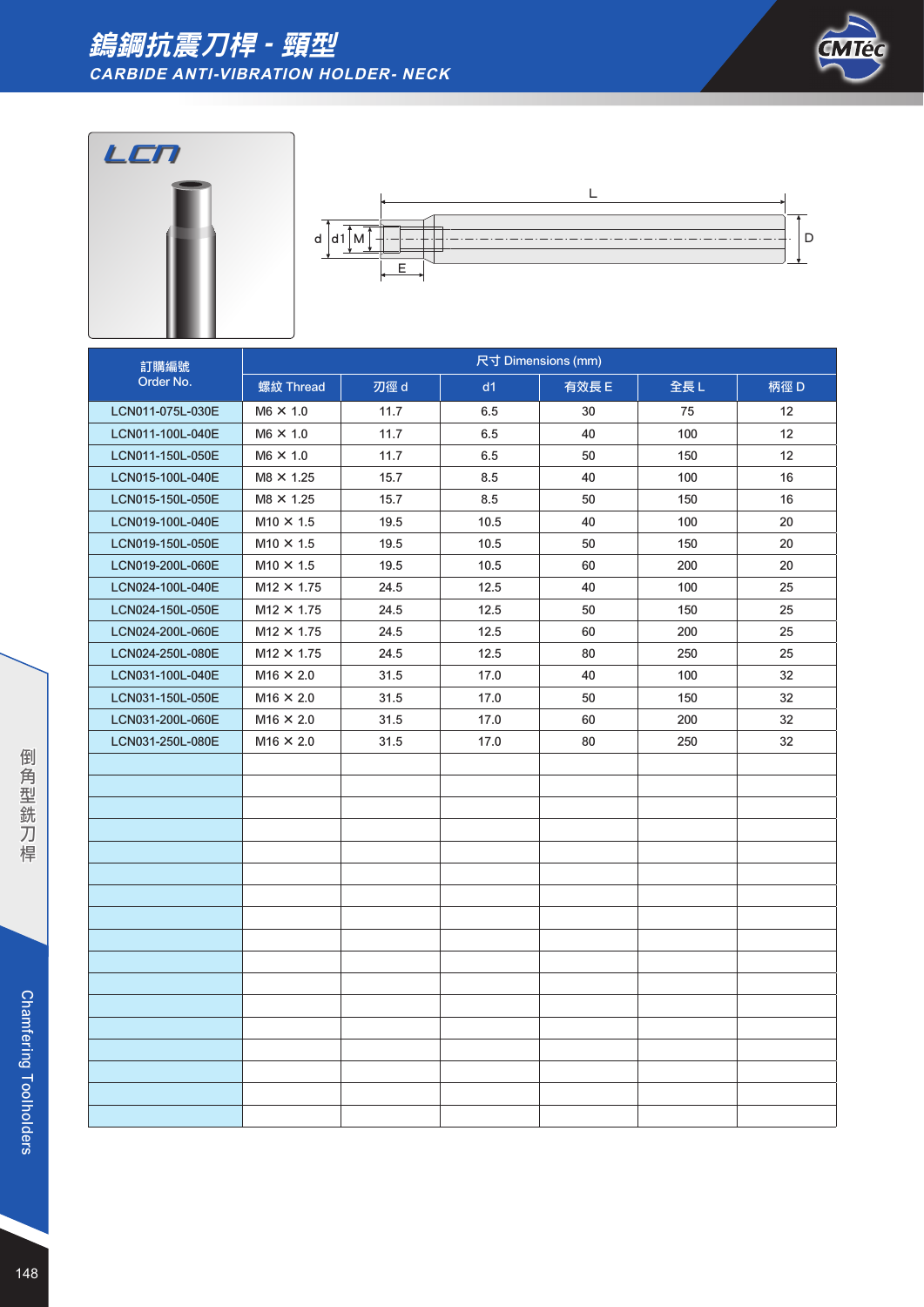![](_page_10_Picture_1.jpeg)

## Table 01 ECSC / HCSC / ECDC / ECTCX 多功能倒角型銑刀桿 切削條件表

#### **INDEXABLE TOOLS- MULTIPURPOSE- CHAMFERING CONDITION TABLE**

| 加工方式<br><b>Cutting Mode</b>          | 倒角加工<br>Chamfering                   |                            |                                              |                             |                                            |  |
|--------------------------------------|--------------------------------------|----------------------------|----------------------------------------------|-----------------------------|--------------------------------------------|--|
| 加工材質<br><b>Material</b>              | 碳素鋼<br><b>Carbon Steels</b>          | 合金鋼<br><b>Alloy Steels</b> | 不銹鋼<br><b>Stainless Steels</b>               | 鑄鐵<br><b>Cast Iron</b>      | 鋁合金<br><b>Aluminum Alloys</b>              |  |
| 工件料號<br><b>Material Code</b>         | S35C, S45C, S50C                     | <b>SCM, SKT, SKD</b>       | <b>SUS304</b>                                | <b>FC.FCD</b>               | AI 5052 / 6061 / 7075                      |  |
| 硬度<br><b>Hardness</b>                | HRC < 20                             | HRC20~30                   |                                              | HRC < 30                    |                                            |  |
| 切削速度 Vc                              | 150~300m/min                         | $100 - 250$ m/min          | $60 - 120$ m/min                             | 150~250m/min                | $150 - 350$ m/min                          |  |
| 每轉進給量 f                              | $0.15 - 0.20$ mm/rev                 | $0.1 - 0.2$ mm/rev         | $0.1 - 0.2$ mm/rev                           | $0.15 - 0.25$ mm/rev        | $0.15 - 0.30$ mm/rev                       |  |
| 切削量<br><b>Cutting Amount</b><br>(mm) | $ Ap=0.5~1$ mm<br>$Ae -$<br>-<br>lAp | Ap=0.5~1mm<br>Ae<br>lAp    | Ap=0.5~1mm<br>Ae<br>-<br>$\leftarrow$<br> Ap | Ap=0.5~1mm<br>$Ae +$<br>lAn | $Ap=0.5~1mm$<br>Ae<br>$\overline{ }$<br>Ap |  |

| 加工方式<br><b>Cutting Mode</b>          | 定點加工<br>Spotting            |                            |                                |                       |                               |  |
|--------------------------------------|-----------------------------|----------------------------|--------------------------------|-----------------------|-------------------------------|--|
| 加工材質<br>Material                     | 碳素鋼<br><b>Carbon Steels</b> | 合金鋼<br><b>Alloy Steels</b> | 不銹鋼<br><b>Stainless Steels</b> | 鑄鐵<br>Cast Iron       | 鋁合金<br><b>Aluminum Alloys</b> |  |
| 工件料號<br><b>Material Code</b>         | S35C, S45C, S50C            | <b>SCM, SKT, SKD</b>       | <b>SUS304</b>                  | <b>FC.FCD</b>         | AI 5052 / 6061 / 7075         |  |
| 硬度<br><b>Hardness</b>                | <b>HRC&lt;20</b>            | HRC20~30                   |                                | <b>HRC&lt;30</b>      |                               |  |
| 切削速度 Vc                              | $60-250$ m/min              | 50~200m/min                | $60-120$ m/min                 | 100~200m/min          | 100~300m/min                  |  |
| 每轉進給量 f                              | $0.05 - 0.10$ mm/rev        | $0.04 - 0.06$ mm/rev       | $0.03 - 0.06$ mm/rev           | $0.05 - 0.10$ mm/rev  | $0.05 - 0.10$ mm/rev          |  |
| 切削量<br><b>Cutting Amount</b><br>(mm) | Ap≦5.5mm<br>Ae<br>Ap.       | Ap≦5.5mm<br>$Ae$ –<br> Ap  | Ap≦5.5mm<br>Ae<br> Ap          | Ap≦5.5mm<br>Ae<br>,Ap | Ap≦5.5mm<br>Ae<br> Ap         |  |

| 加工方式<br><b>Cutting Mode</b>          | 開V槽加工<br>V-Grooving         |                            |                                |                        |                               |  |
|--------------------------------------|-----------------------------|----------------------------|--------------------------------|------------------------|-------------------------------|--|
| 加工材質<br>Material                     | 碳素鋼<br><b>Carbon Steels</b> | 合金鋼<br><b>Alloy Steels</b> | 不銹鋼<br><b>Stainless Steels</b> | 鑄鐵<br><b>Cast Iron</b> | 鋁合金<br><b>Aluminum Alloys</b> |  |
| 工件料號<br><b>Material Code</b>         | S35C, S45C, S50C            | <b>SCM, SKT, SKD</b>       | <b>SUS304</b>                  | <b>FC.FCD</b>          | AI 5052 / 6061 / 7075         |  |
| 硬度<br><b>Hardness</b>                | HRC < 20                    | HRC20~30                   |                                | HRC < 30               |                               |  |
| 切削速度 Vc                              | $60 - 250$ m/min            | $50-200$ m/min             | $60 - 120$ m/min               | $100-200$ m/min        | 100~300m/min                  |  |
| 每轉進給量 f                              | $0.05 - 0.07$ mm/rev        | $0.04 - 0.06$ mm/rev       | 0.03~0.06mm/rev                | $0.05 - 0.07$ mm/rev   | 0.05~0.07mm/rev               |  |
| 切削量<br><b>Cutting Amount</b><br>(mm) | Ap≦5.5mm<br>Ae<br> Ap       | Ap≦5.5mm<br>Ae             | Ap≦5.5mm<br>Ae<br>Ap           | Ap≦5.5mm<br>Ae<br> Ap  | Ap≦5.5mm<br>Ae<br> Ap         |  |

| 加工方式<br><b>Cutting Mode</b>          |                               |                             | 雕刻加工<br>Engraving                         |                              |                               |
|--------------------------------------|-------------------------------|-----------------------------|-------------------------------------------|------------------------------|-------------------------------|
| 加工材質<br><b>Material</b>              | 碳素鋼<br><b>Carbon Steels</b>   | 合金鋼<br><b>Alloy Steels</b>  | 不銹鋼<br><b>Stainless Steels</b>            | 鑄鐵<br><b>Cast Iron</b>       | 鋁合金<br><b>Aluminum Alloys</b> |
| 工件料號<br><b>Material Code</b>         | S35C, S45C, S50C              | <b>SCM, SKT, SKD</b>        | <b>SUS304</b>                             | FC,FCD                       | AI 5052 / 6061 / 7075         |
| 硬度<br><b>Hardness</b>                | <b>HRC&lt;20</b>              | HRC20~30                    |                                           | <b>HRC&lt;30</b>             |                               |
| 切削速度 Vc                              | $60-250$ m/min                | $50-200$ m/min              | $60 - 120$ m/min                          | 100~200m/min                 | 100~300m/min                  |
| 每轉進給量 f                              | $0.02 - 0.05$ mm/rev          | $0.02 - 0.03$ mm/rev        | $0.01 - 0.02$ mm/rev                      | $0.02 - 0.05$ mm/rev         | $0.02 - 0.05$ mm/rev          |
| 切削量<br><b>Cutting Amount</b><br>(mm) | $ Ap=0.2~1$ mm<br>Ae ⊩<br> Ap | Ap= $0.2$ ~1mm<br>Ae<br> Ap | Ap=0.2~1mm<br>Ae<br>$\overline{ }$<br> Ap | Ap=0.2~1mm<br>Ae<br>⊢<br> Ap | $Ap=0.2~1mm$<br>Ae<br>Ap      |